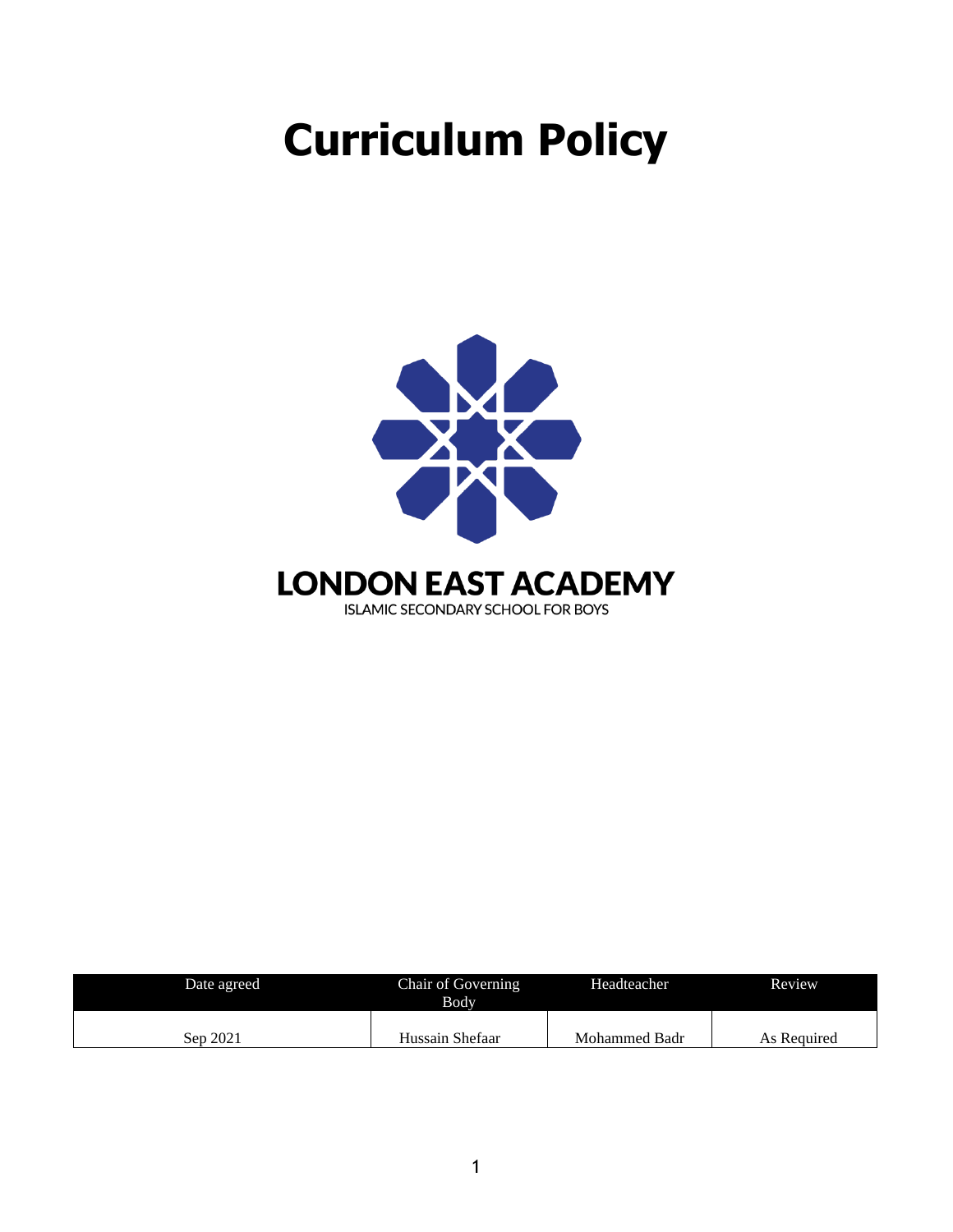## **1. INTRODUCTION**

At London East Academy we offer a broad and balanced curriculum, which includes the memorisation of the Quran, Islamic studies, Art, Drama and more. We have a particular focus on character development where a child will acquire knowledge, life skills and uphold core Islamic values such as courage, respect, integrity, responsibility and service to others. This allows us to have a unique approach in preparing students for adult life where they will become outstanding British Muslims and contribute to the social and economic prosperity of our country.

Our beliefs, morals and values are central to all we do at London East Academy. The environment, displays of students' work, manners of staff and students, teaching methods, and all of its activities reflect the teachings of Islam.

This policy aims to achieve the school's vision as outlined above.

Our Core Values

A commitment to acquiring knowledge and life skills with high aspirations

**Courage** 

Demonstrate the ability to reflect, think, critique, debate and lead with confidence

Responsibility

A demonstration of independence in ensuring personal hygiene

Service

Become outstanding British Muslims and contribute to the prosperity of our country.

**Divinity** 

Live by the teachings of the Quran and messenger's sayings and actions and develop God consciousness.

#### **Integrity**

To demonstrate honesty and truthfulness at all times instill strong morals and principles based on the values of Islam

#### Respect

To demonstrate honesty and truthfulness at all times instill strong morals and principles based on the values of Islam

## Accountability

A sense of responsibility and accountability to the school, the community and the wider society.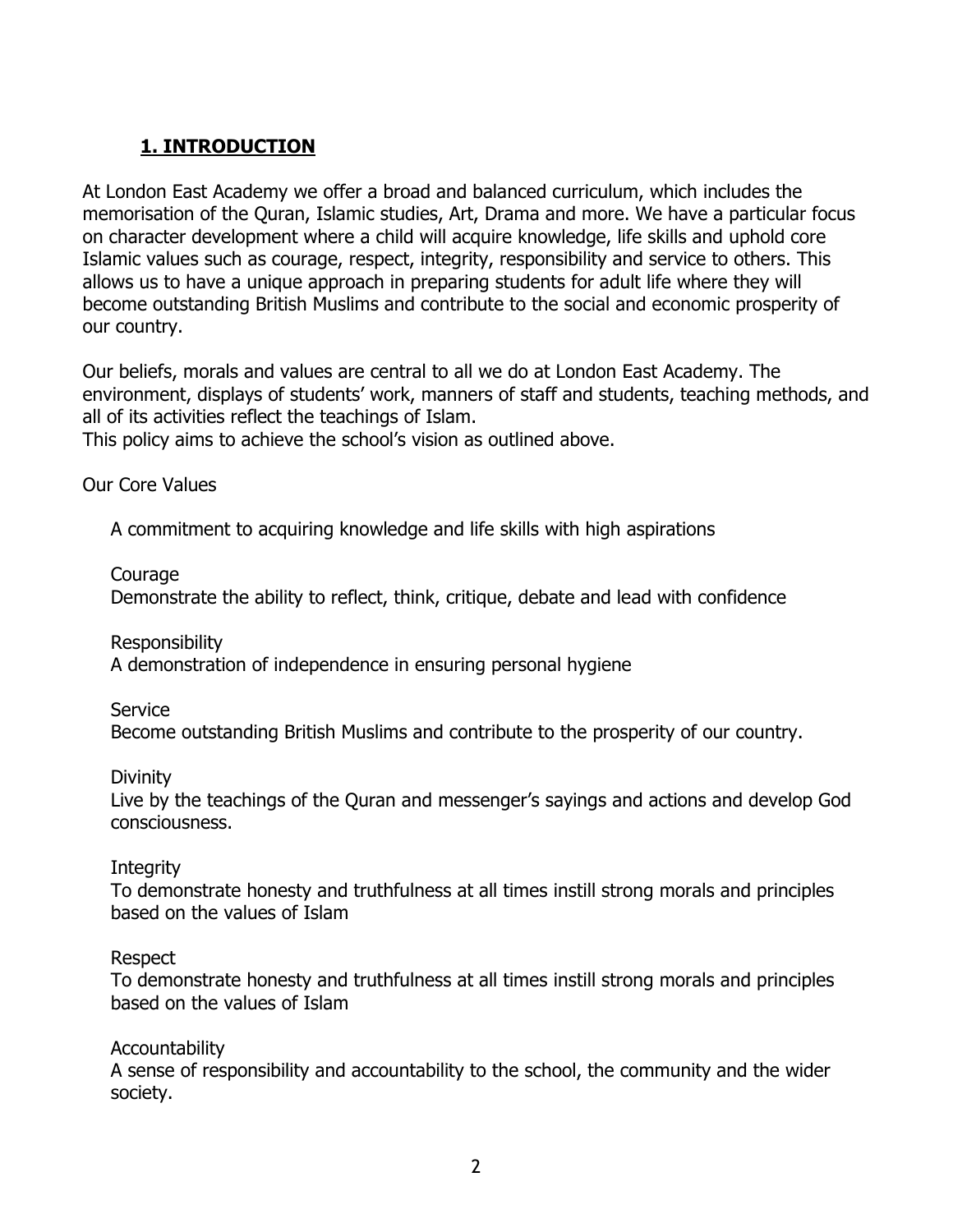## **Curriculum 1. Curriculum aims & intent**

The curriculum inspires and challenges all learners and prepare them for the future. London East Academy's aim is to develop a coherent curriculum that builds on young people's experiences in the primary phase that helps all young people to become successful learners, confident individuals and responsible citizens.

Specifically, the curriculum should help young people to:

- foster love for the Qur'an and sunnah of prophet Muhammad (peace be upon him)
- achieve high standards and make excellent progress.
- enable those not achieving age-related expectations to narrow the gap and catch up with their peers.
- use personal, learning and thinking skills and become independent learners.
- use high quality functional skills, including key literacy, numeracy and ICT/computing skills.
- be challenged and stretched to achieve their potential.
- enjoy and be committed to lifelong learning
- value their learning outside of the curriculum and relate to the taught curriculum
- understand and appreciate Britain's cultural heritage
- build self-esteem and confidence thus enabling our pupils to be positive citizens in society and add value to their neighborhoods
- provide students with skills that are understood and embedded in the curriculum intention (learning intention) that make the students understand how skills in subjects can be utilized outside the classroom setting
- further develop the skills of recall, revision and retrieval that ensures that knowledge developed is retained for academic purposes
- developing aspirations for success that motivate students to achieve their full potential in life.

## **2. Curriculum Outcomes**

London East Academy's curriculum will:

- lead to qualifications that will attract a variety of employers and allow pupils entry to higher education.
- provide equal access for all students to a full range of learning experiences prepare students to make informed and appropriate choices at the end of ks3, ks4 and beyond.
- help students develop lively, enquiring minds, an ability to question and arque rationally and an ability to apply themselves to tasks and physical skills.
- include the following characteristics: breadth, balance, relevance, differentiation, progression, continuity and coherence.
- ensure continuity and progression within the school and between phases of education,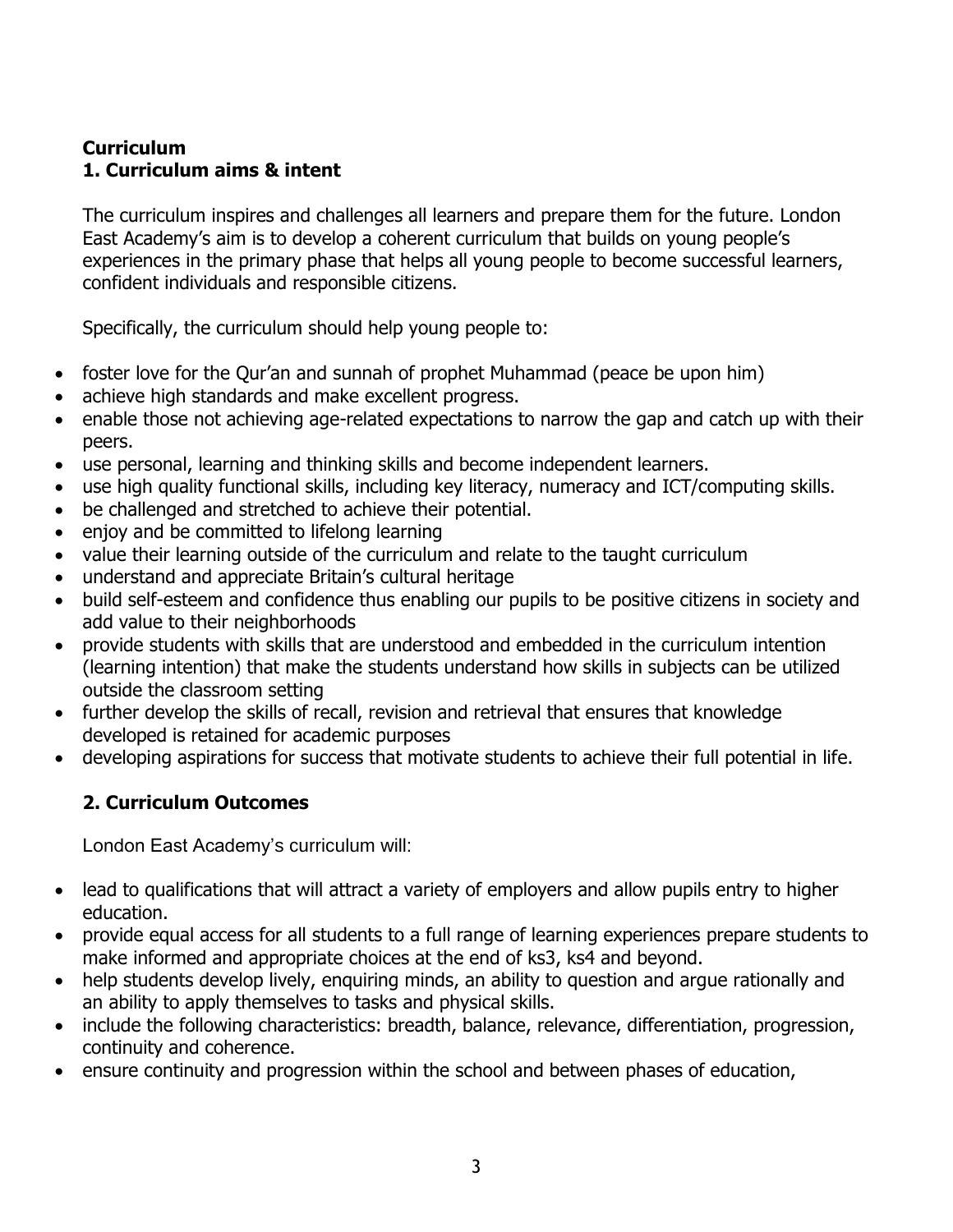- foster teaching styles which will offer and encourage a variety of relevant learning opportunities.
- help students to use language and number effectively.
- help students develop personal moral values, respect for religious values and tolerance of other races' beliefs and ways of life
- help students understand the world in which they live
- help students develop effective communication skills, both written and verbal that allow respectful discourse with those with different attitudes and opinions
- produce motivated adults that have the tenacity and grit to pursue ambitions goals and achieve great success in life.

## **3. Roles and Responsibilities**

The role of the subject leader is to:

- Provide a strategic lead and direction for the subject;
- Support and offer advice to colleagues on issues related to the subject;
- Monitor pupil progress in that subject area;
- Provide efficient resource management for the subject.

The school will give subject leaders non-contact time each term, so that they can carry out the necessary duties involved with their role. It is the role of each subject leader to keep up to date with developments in their subject, at both national and local level. They review the way the subject is taught in the school and plan for improvement.

It is the responsibility of each subject leader to review the curriculum plans for their subject, and ensure that it meets the aims as set out in Section 2 of this policy.

#### **4. Pastoral Education**

Students will receive tutor time daily - morning registration and 5 minutes for afternoon registration. Registration time will focus on literacy, Social, Moral, Cultural and Spiritual (SMSC), world news and other topics as agreed with the school Pastoral Lead. SMSC will also be taught across all subjects. SMSC is taught over all subjects via the use of Our School Values, these values have been developed in line with the school's ethos and incorporates British Values and SMSC principles. Subjects use the school's values to develop discourse and awareness that coincide with the curriculum intent of the subject. In return this further prepares students to become more productive members of society that can contribute to the wider community as active citizens.

#### **Assemblies**

Students will attend one assembly per week – additional assemblies may be arranged to accommodate special guests and events. One assembly will be led by senior staff in the school and the other will be led by students. Assemblies will focus on SMSC, World Faiths, World News/Events and other relevant topics to prepare students for modern Britain and beyond.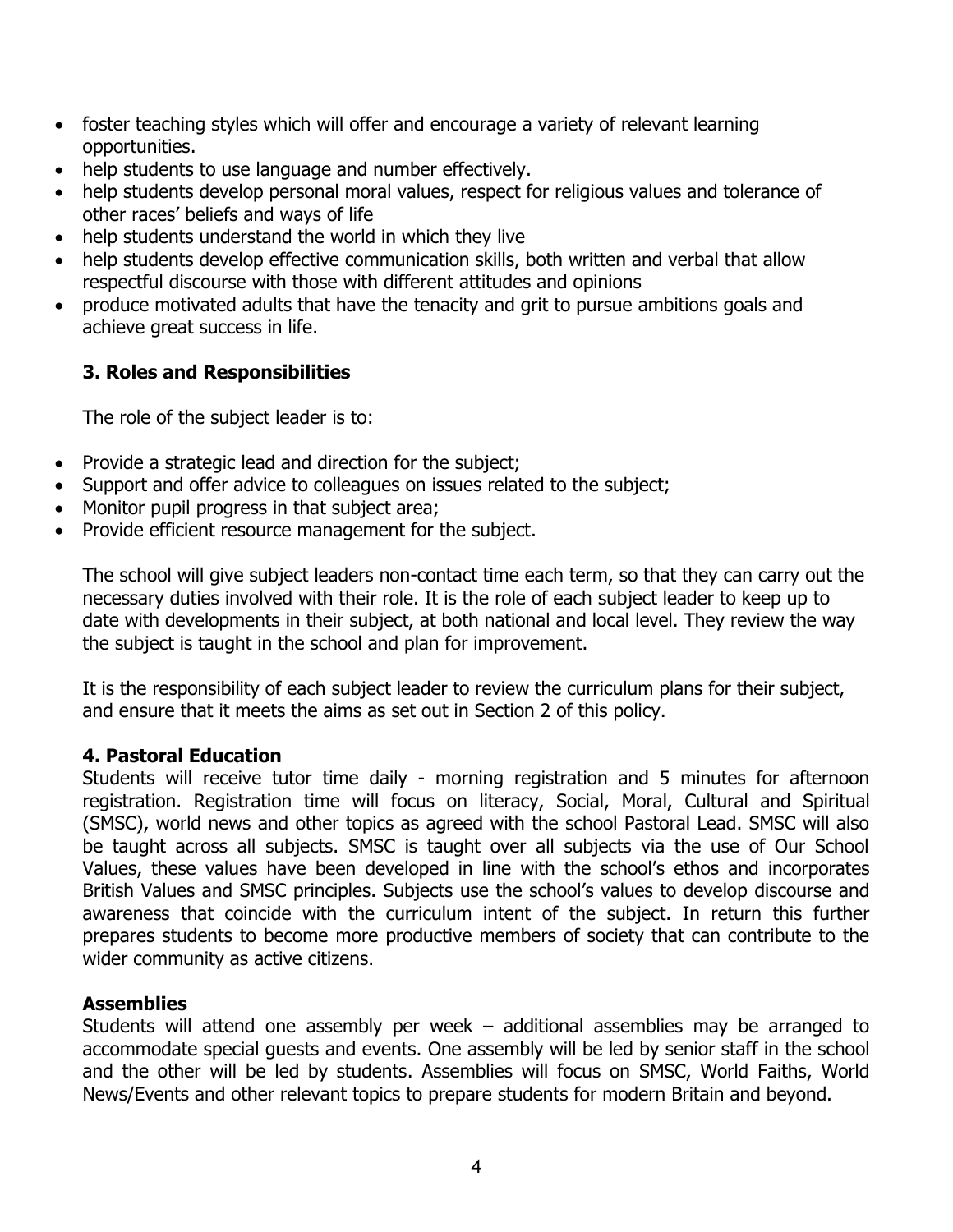#### **Careers education:**

We strive to develop our students into successful global citizens, fully prepared and able to meet the demands of adult working life both in Britain and the wider, international labour market.

Our students will have access to a range of high-quality opportunities that will support them to acquire the skills and qualifications they need to transform, inspire and then succeed in the future workplace.

To TRANSFORM learners through a series of entrepreneurial programs and classroom careers learning that encapsulates the importance of subject learning and its relation to the global labour market.

We aim to:

- To INSPIRE learners through both subject specific and broader mentoring, as well as engagement with external providers.
- To SUCCEED by embedding strategies that focus on pathways and the learner's future in the labour market such as, interview preparation, pathways mentoring and work experience.

\* Tarbiyyah – translated in English language as 'nurturing the Islamic ethical personality.' Tarbiyyah sessions will be embedded into PHSE and Citizenship lessons.

The school will operate a three-term year that will start in September and end in July – in line with the local education authority. Holidays and closures will also, wherever possible, follow the Local Education Authority dates.

## **Subjects**

English, Mathematics and all other subjects will be taught in line with the National Curriculum.

#### **Islamic Sciences**

The Islamic Sciences program consists of a tailored program of learning in KS3 comprising of Fiqh, Aqeedah, Seerah followed by IGCSE Islamiyat in KS4 from Cambridge university. The Cambridge IGCSE Islamiyat syllabus encourages students to develop lifelong skills and knowledge, including:

- an understanding of the importance of the major beliefs of Islam and of the early history of the Islamic community
- evaluation skills to understand how these beliefs impact on the daily lives and thoughts of Muslims around the world
- familiarity with the Qur'an and Hadith in Arabic.

## **Timetable**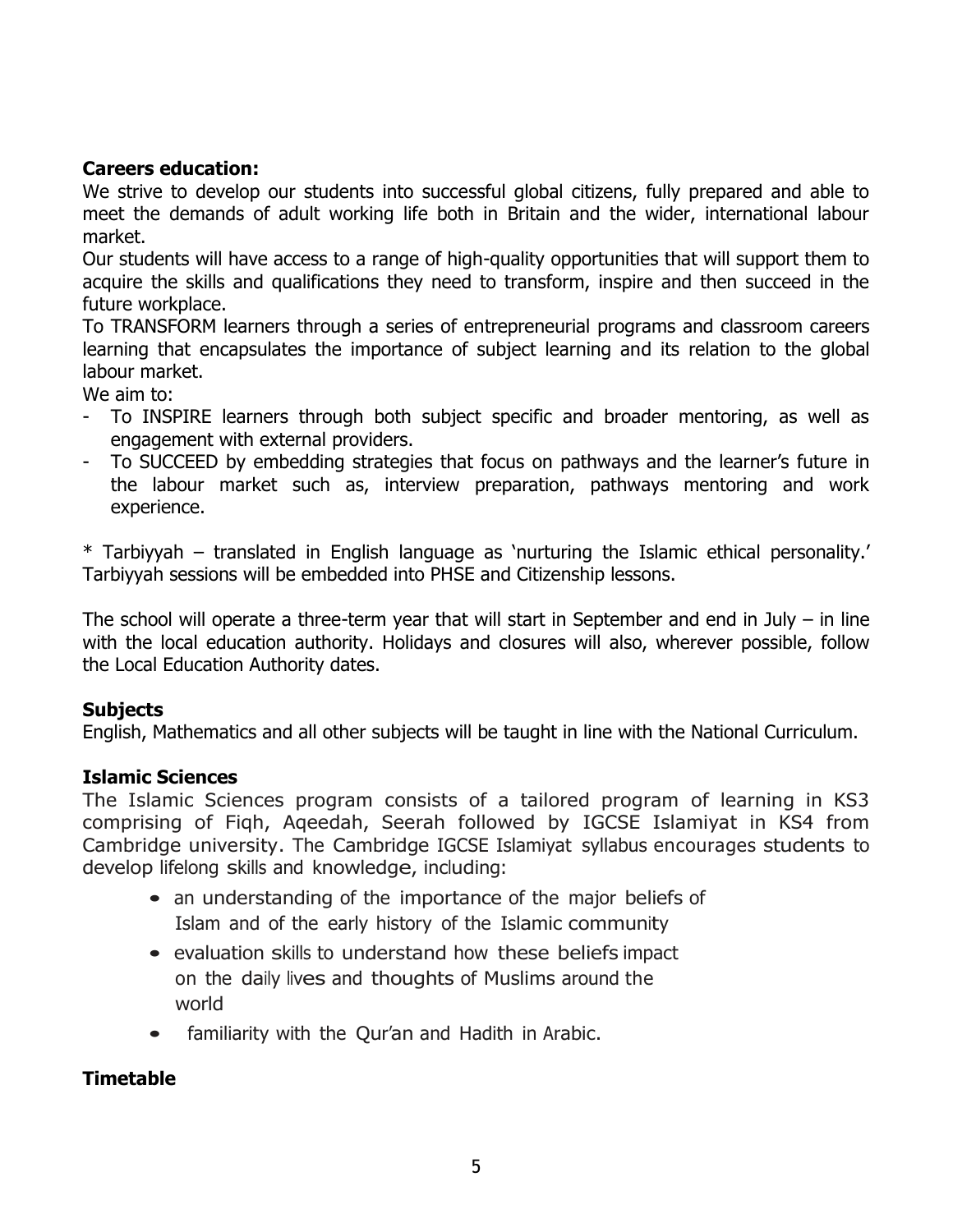The school hours are from 8:00am to 3:00pm. 50 minutes for lunch and prayer. 30 minutes for morning break. Extra-curricular learning will take place between 3:00pm-4:00pm.

## **SEN/EAL Policy**

The school is not resourced to cater for students with special educational needs and English as an Additional Language. The admission policy has stipulated measures so that these students are not disadvantaged. The curriculum, schemes of work and extracurricular activities will aim to cater for Gifted and Talented and more able students as well as lower achieving students in line with the school's equal opportunities policy.

## **5. Monitoring, evaluation and review**

The governing body will receive an annual report from the Headteacher on:

- the standards reached in each subject compared with national and local
- benchmarks.
- the standards achieved at the end of each key stage taking into account any important variations between groups of students, subjects, courses and trends over time, compared with national and local benchmarks
- the number of students for whom the curriculum was disapplied and the arrangements which were made.

|                            | <b>No. Lessons in</b> | <b>No. Lessons</b> | <b>No. Lessons</b> | No.<br><b>Lessons in</b> | No.<br><b>Lessons in</b> |
|----------------------------|-----------------------|--------------------|--------------------|--------------------------|--------------------------|
| <b>National Curriculum</b> | Year <sub>7</sub>     | in Year 8          | in Year 9          | Year 10                  | Year 11                  |
| English                    | ว                     | ำ                  | 3                  | 4                        |                          |
| <b>Maths</b>               | 4                     | 4                  | 5                  | 4                        |                          |
| Science                    | 3                     | 3                  | 3                  | 5                        |                          |
| Geography                  |                       |                    |                    |                          |                          |
| <b>History</b>             |                       |                    |                    |                          |                          |
| <b>PE</b>                  |                       |                    | า                  |                          |                          |
| <b>PHSE</b>                |                       |                    |                    |                          |                          |
| <b>RS</b>                  |                       |                    |                    |                          |                          |
| Creative Arts & D&T        |                       |                    |                    |                          |                          |
| Music (Nasheeds) &         |                       |                    |                    |                          |                          |
| Drama                      |                       |                    |                    |                          |                          |
| Computing/ICT              |                       |                    |                    |                          |                          |
| Arabic                     | 3                     | 3                  | 3                  | 3                        |                          |

## **6. Curriculum Overview 2021 (onwards)** (Lesson duration = 50 minutes)

| <b>Islamic Sciences</b> | No. Lessons in<br>Year <sub>7</sub> | <b>No. Lessons</b><br>in Year 8 | No. Lessons<br>in Year 9 | No.<br>Lessons in<br>Year 10 | No.<br>Lessons in<br>Year 11 |
|-------------------------|-------------------------------------|---------------------------------|--------------------------|------------------------------|------------------------------|
| Islamiyath              |                                     |                                 |                          |                              |                              |